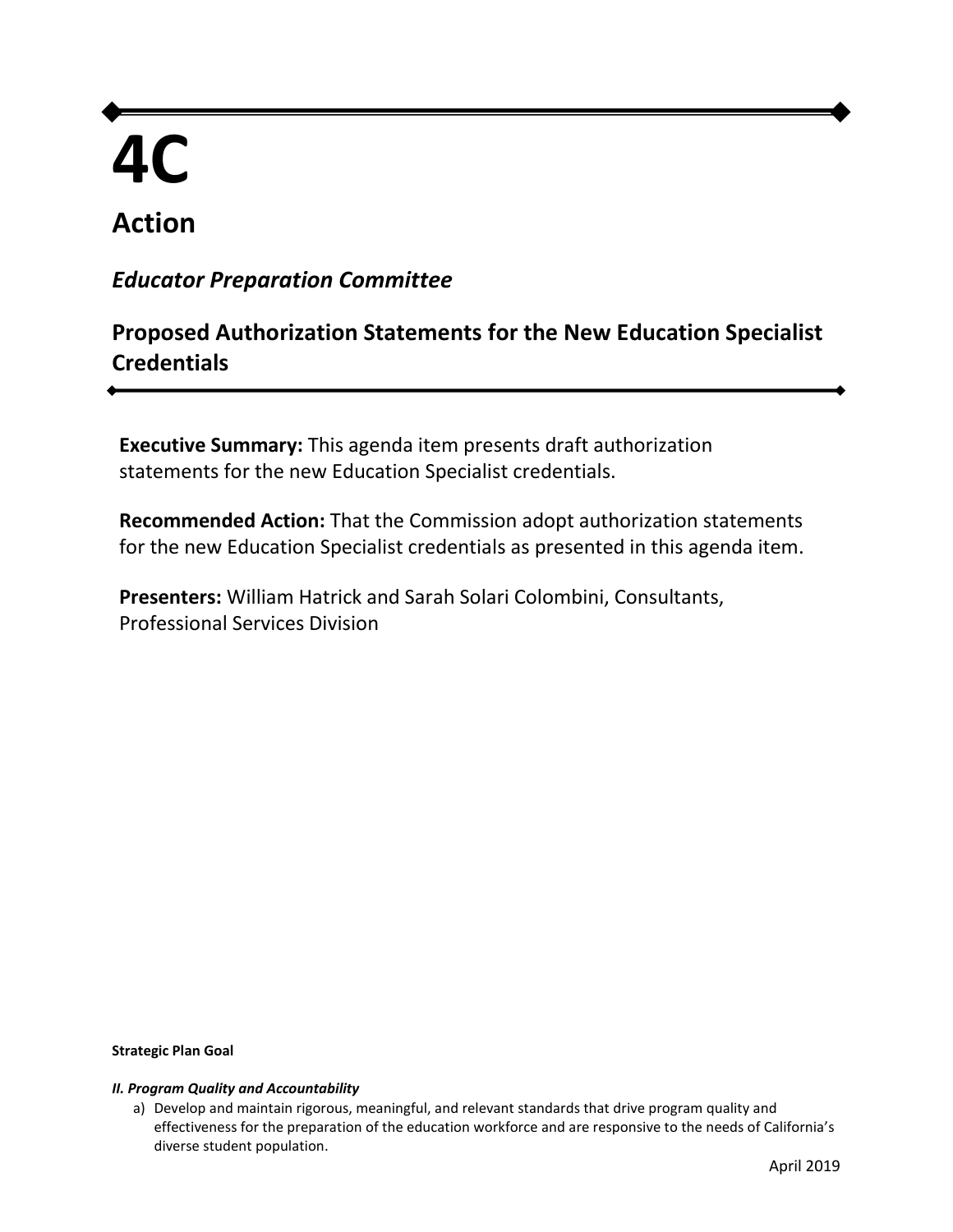# **Proposed Authorization Statements for the New Education Specialist Credentials**

# **Introduction**

At its [February 2018 meeting](https://www.ctc.ca.gov/docs/default-source/commission/agendas/2018-02/2018-02-4b.pdf?sfvrsn=66b456b1_2) the Commission adopted a revised credential structure for Education Specialist teaching credentials that incorporated five specific teaching credentials:

- Mild to Moderate Support Needs
- **•** Extensive Support Needs
- Early Childhood Special Education
- Deaf and Hard of Hearing
- Visual Impairments

 This agenda item presents draft updated authorization statements for three of the five new Education Specialist credentials (Mild to Moderate Support Needs, Extensive Support Needs, and Early Childhood Special Education) as well as for the Early Childhood Special Education Added Authorization for the Commission's review and potential adoption. The authorization statements for the Deaf and Hard of Hearing and the Visual Impairments credentials do not need to be modified at this time. Those teachers will remain authorized to teach the populations of students in the settings that they are currently authorized to teach.

## **Background**

During its June 2018 meeting, the Commission reviewed **proposed program standards and** [performance expectations](https://www.ctc.ca.gov/docs/default-source/commission/agendas/2018-06/2018-06-4g.pdf?sfvrsn=ce1a51b1_2) as well as proposed subject matter requirements for the credential and authorization statements</u>. At the [June 2018](https://www.ctc.ca.gov/docs/default-source/commission/agendas/2018-06/2018-06-4h.pdf?sfvrsn=d11a51b1_2) Commission meeting, the Commission took action to do the following:

- 1. Affirm that the current subject matter requirements for this credential will continue (i.e., passage of an examination or completion of a Commission-approved subject matter program in the following areas: Multiple Subject, Single Subject in English, mathematics, social science, science, art, music, or world languages).
- 2. Adopt Teaching Performance Expectations (TPEs) for the Education Specialist: Early Childhood Special Education, Deaf and Hard of Hearing, and Visual Impairments teaching credentials.
- teaching credentials. 3. Affirm that the Early Childhood Special Education teaching credential will authorize teaching and services for birth through kindergarten once the regulatory process has been completed.

At the *August 2018* Commission meeting, the Commission adopted program standards and TPEs for the Education Specialist Mild to Moderate and Extensive Support Needs credentials. As part of the implementation of the new credential structure, this agenda item furthers this work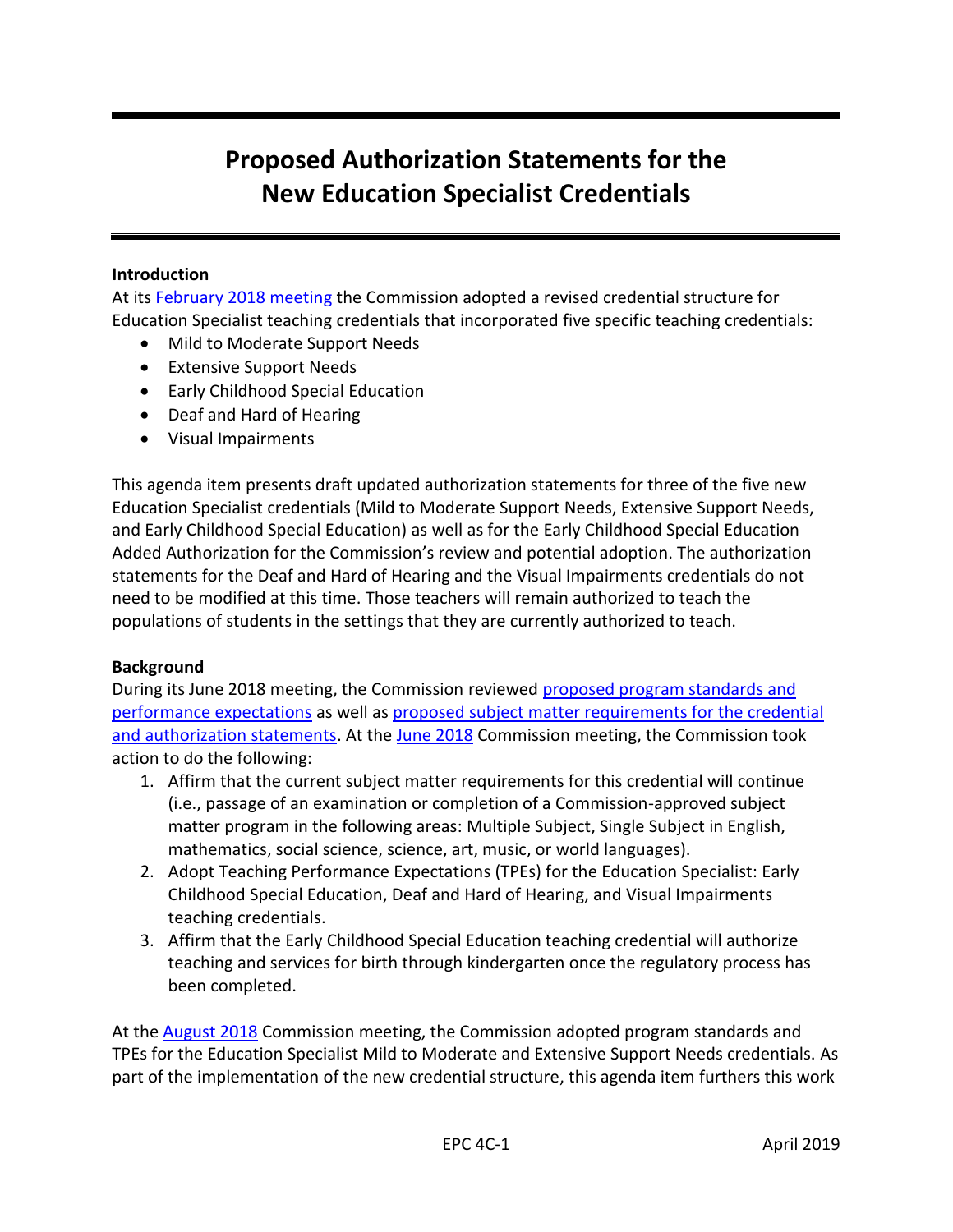by presenting updated draft authorization statements needed for three of the new Education Specialist credentials.

# **Discussion of Authorization Statements for Education Specialist Credentials**

 All credentials issued by the Commission have accompanying authorization statements that specify what the holder of the credential is authorized to do. Authorizations are included in Title 5 regulations and are used by the Commission and employing agencies to determine an appropriate assignment. Authorization statements are prepared for all specialty areas that may be listed on an Education Specialist credential.

 Each authorization statement identifies the types of services a teacher is authorized to provide based upon that teacher's preparation. California Department of Education staff worked collaboratively with Commission staff and various stakeholders to create a working definition of Mild to Moderate Support Needs and Extensive Support Needs that will help guide the field. These proposed definitions are included in Appendix A of this item.

# **Updating the Existing Authorization Statements**

 The next step in the process is the Commission's review and potential adoption of the authorization statements for the new Mild to Moderate Support Needs and Extensive Support Needs credentials to reflect these changes. In addition, the Early Childhood Special Education added authorization and credential authorization statements have been modified to include orthopedic impairment. The new Early Childhood Special Education credential authorization also includes providing services for students from birth through kindergarten. The Early Childhood Special Education added authorization can remain birth through pre-kindergarten, since an Education Specialist obtaining this would already be authorized to teach transitional and regular kindergarten from the initial credential held. The four standards for the Early Childhood Special Education added authorization also need to be modified to match the new Early Childhood Special Education credential standards and proposed authorization statement. Staff is currently working with the Early Childhood Special Education expert group on aligning the language of these standards and will bring these changes to the Commission at a future meeting.

 Provided below are the current and proposed updated authorization statements for the four credential areas identified above. Staff notes that in order to sunset the programs offering the Language and Academic Development and the Physical and Health Impairments credentials whose content has now been included in the new credential structure, the Commission will need to direct staff to promulgate regulations to discontinue initial issuance of these two credentials.

## **Mild to Moderate Support Needs Credential**

# *Mild to Moderate Support Needs Credential a. Current Authorization Statement (Mild/Moderate Disabilities)*

 This authorizes the holder to conduct *[Educational Assessments](https://govt.westlaw.com/calregs/Document/I8ABC73900C5011E3BBEF8606DB9AA745?viewType=FullText&originationContext=documenttoc&transitionType=CategoryPageItem&contextData=(sc.Default))* related to students' access to the academic core curriculum and progress toward meeting instructional academic goals, provide instruction, and *[Special Education Support](https://govt.westlaw.com/calregs/Document/I8ABC73900C5011E3BBEF8606DB9AA745?viewType=FullText&originationContext=documenttoc&transitionType=CategoryPageItem&contextData=(sc.Default))* to individuals with a primary disability of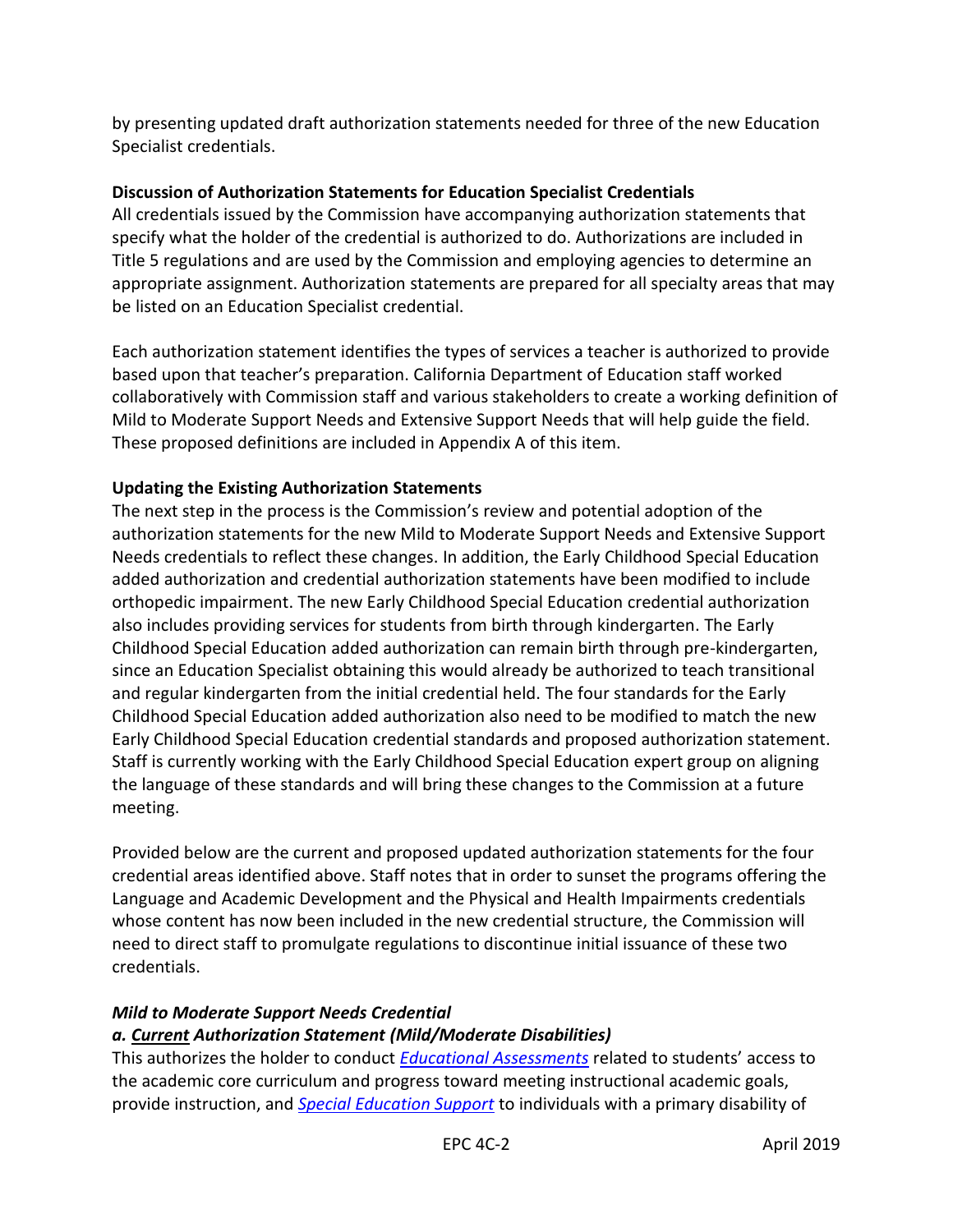specific learning disabilities, mild/moderate intellectual disabilities, other health impairment, and emotional disturbance, in kindergarten, grades 1-12 through age 22, and classes organized primarily for adults in *[services across the continuum of program options available](https://govt.westlaw.com/calregs/Document/I8ABC73900C5011E3BBEF8606DB9AA745?viewType=FullText&originationContext=documenttoc&transitionType=CategoryPageItem&contextData=(sc.Default))*.

# *b. Proposed Authorization Statement*

 conduct *[Educational Assessments](https://govt.westlaw.com/calregs/Document/I8ABC73900C5011E3BBEF8606DB9AA745?viewType=FullText&originationContext=documenttoc&transitionType=CategoryPageItem&contextData=(sc.Default))* related to students' access to the academic curriculum and progress towards meeting instructional goals, provide instruction, and *[Special Education](https://govt.westlaw.com/calregs/Document/I8ABC73900C5011E3BBEF8606DB9AA745?viewType=FullText&originationContext=documenttoc&transitionType=CategoryPageItem&contextData=(sc.Default))  [Support](https://govt.westlaw.com/calregs/Document/I8ABC73900C5011E3BBEF8606DB9AA745?viewType=FullText&originationContext=documenttoc&transitionType=CategoryPageItem&contextData=(sc.Default))* to students with mild to moderate support needs related to one or more of the following disabilities: autism, emotional disturbance, intellectual disability, multiple disabilities, brain injury; in kindergarten, grades 1-12 through age 22, and classes organized primarily for adults in *[services across the continuum of program options available](https://govt.westlaw.com/calregs/Document/I8ABC73900C5011E3BBEF8606DB9AA745?viewType=FullText&originationContext=documenttoc&transitionType=CategoryPageItem&contextData=(sc.Default))*. The Education Specialist: Mild to Moderate Support Needs credential authorizes the holder to orthopedic impairment, other health impairment, specific learning disability, and traumatic

# *Extensive Support Needs Credential*

# *a. Current Authorization Statement (Moderate/Severe Disabilities)*

 This authorizes the holder to conduct *[Educational Assessments](https://govt.westlaw.com/calregs/Document/I8ABC73900C5011E3BBEF8606DB9AA745?viewType=FullText&originationContext=documenttoc&transitionType=CategoryPageItem&contextData=(sc.Default))* related to students' access to the academic core curriculum and progress toward meeting instructional academic goals, provide instruction, and *[Special Education Support](https://govt.westlaw.com/calregs/Document/I8ABC73900C5011E3BBEF8606DB9AA745?viewType=FullText&originationContext=documenttoc&transitionType=CategoryPageItem&contextData=(sc.Default))* to individuals with a primary disability to individuals with a primary disability of autism, moderate/severe intellectual disabilities, deaf- blind, emotional disturbance and multiple disabilities, in kindergarten, grades 1-12 through age 22, and classes organized primarily for adults in *[services across the continuum of program](https://govt.westlaw.com/calregs/Document/I8ABC73900C5011E3BBEF8606DB9AA745?viewType=FullText&originationContext=documenttoc&transitionType=CategoryPageItem&contextData=(sc.Default))  [options available](https://govt.westlaw.com/calregs/Document/I8ABC73900C5011E3BBEF8606DB9AA745?viewType=FullText&originationContext=documenttoc&transitionType=CategoryPageItem&contextData=(sc.Default))*.

# *b. Proposed Authorization Statement*

 The Education Specialist: Extensive Support Needs credential authorizes the holder to conduct *[Educational Assessments](https://govt.westlaw.com/calregs/Document/I8ABC73900C5011E3BBEF8606DB9AA745?viewType=FullText&originationContext=documenttoc&transitionType=CategoryPageItem&contextData=(sc.Default))* related to students' access to the academic curriculum *[Education Support](https://govt.westlaw.com/calregs/Document/I8ABC73900C5011E3BBEF8606DB9AA745?viewType=FullText&originationContext=documenttoc&transitionType=CategoryPageItem&contextData=(sc.Default))* to students with extensive support needs related to one or more of multiple disabilities, orthopedic impairment, other health impairment, specific learning disability, and traumatic brain injury; in kindergarten, grades 1-12 through age 22, and classes organized primarily for adults in *[services across the continuum of program options](https://govt.westlaw.com/calregs/Document/I8ABC73900C5011E3BBEF8606DB9AA745?viewType=FullText&originationContext=documenttoc&transitionType=CategoryPageItem&contextData=(sc.Default))*  and progress towards meeting instructional goals, provide instruction, and *[Special](https://govt.westlaw.com/calregs/Document/I8ABC73900C5011E3BBEF8606DB9AA745?viewType=FullText&originationContext=documenttoc&transitionType=CategoryPageItem&contextData=(sc.Default))*  the following disabilities: autism, deafblind, emotional disturbance, intellectual disability, *[available](https://govt.westlaw.com/calregs/Document/I8ABC73900C5011E3BBEF8606DB9AA745?viewType=FullText&originationContext=documenttoc&transitionType=CategoryPageItem&contextData=(sc.Default))*.

# *Early Childhood Special Education Credential a. Current Authorization Statement*

 This authorizes the holder to conduct *[Educational Assessments](https://govt.westlaw.com/calregs/Document/I8ABC73900C5011E3BBEF8606DB9AA745?viewType=FullText&originationContext=documenttoc&transitionType=CategoryPageItem&contextData=(sc.Default))* related to student's access to the academic core curriculum and progress towards meeting instructional academic goals, and provide instructional and *[Special Education Support](https://govt.westlaw.com/calregs/Document/I8ABC73900C5011E3BBEF8606DB9AA745?viewType=FullText&originationContext=documenttoc&transitionType=CategoryPageItem&contextData=(sc.Default))* to students from birth through pre - kindergarten who are eligible for early intervention special education and related services, to individuals with a primary disability in specific learning disabilities, mild/moderate intellectual disabilities, traumatic brain injury, other health impairment, autism, moderate/severe intellectual disabilities, emotional disturbance, and multiple disabilities including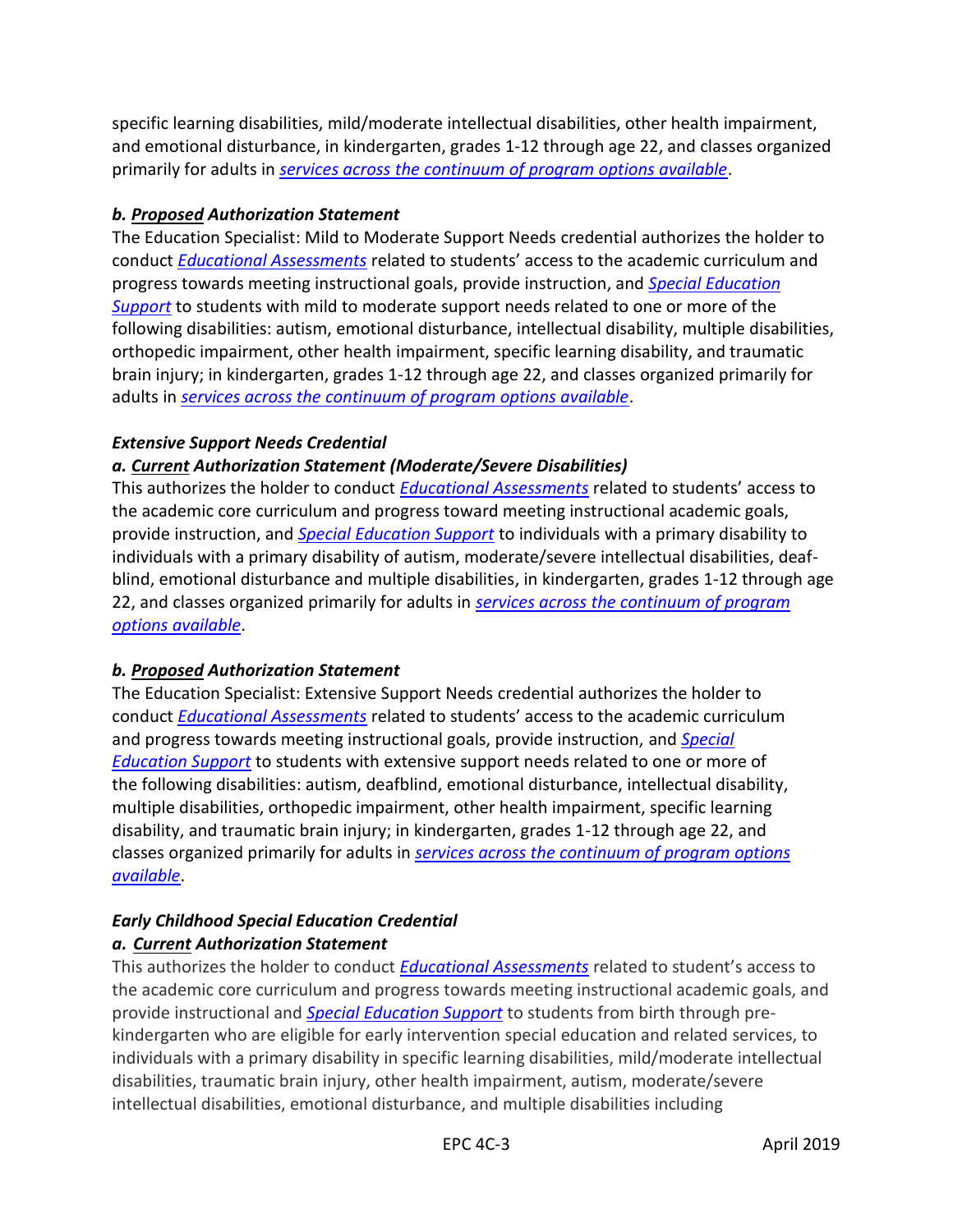developmental delay and a disabling medical condition in *[services across the continuum of](https://govt.westlaw.com/calregs/Document/I8ABC73900C5011E3BBEF8606DB9AA745?viewType=FullText&originationContext=documenttoc&transitionType=CategoryPageItem&contextData=(sc.Default))  [program options available](https://govt.westlaw.com/calregs/Document/I8ABC73900C5011E3BBEF8606DB9AA745?viewType=FullText&originationContext=documenttoc&transitionType=CategoryPageItem&contextData=(sc.Default))*.

# *b. Proposed Authorization Statement*

 The Education Specialist: Early Childhood Special Education credential authorizes the holder to conduct *[Educational Assessments](https://govt.westlaw.com/calregs/Document/I8ABC73900C5011E3BBEF8606DB9AA745?viewType=FullText&originationContext=documenttoc&transitionType=CategoryPageItem&contextData=(sc.Default))* related to students' access to the academic curriculum and progress towards meeting instructional academic goals; and provide instruction and *[Special](https://govt.westlaw.com/calregs/Document/I8ABC73900C5011E3BBEF8606DB9AA745?viewType=FullText&originationContext=documenttoc&transitionType=CategoryPageItem&contextData=(sc.Default))  [Education Support](https://govt.westlaw.com/calregs/Document/I8ABC73900C5011E3BBEF8606DB9AA745?viewType=FullText&originationContext=documenttoc&transitionType=CategoryPageItem&contextData=(sc.Default))* to students from birth through kindergarten who are eligible for early intervention special education and related services related to one or more of the following disabilities: autism, emotional disturbance, intellectual disability, orthopedic impairment, other health impairment, specific learning disability, traumatic brain injury, and multiple disabilities including *[developmental delay](https://govt.westlaw.com/calregs/Document/I8ABC73900C5011E3BBEF8606DB9AA745?viewType=FullText&originationContext=documenttoc&transitionType=CategoryPageItem&contextData=(sc.Default))* and a disabling medical condition in *[services across the](https://govt.westlaw.com/calregs/Document/I8ABC73900C5011E3BBEF8606DB9AA745?viewType=FullText&originationContext=documenttoc&transitionType=CategoryPageItem&contextData=(sc.Default))  [continuum of program options available](https://govt.westlaw.com/calregs/Document/I8ABC73900C5011E3BBEF8606DB9AA745?viewType=FullText&originationContext=documenttoc&transitionType=CategoryPageItem&contextData=(sc.Default))*.

# *Early Childhood Special Education Added Authorization*

 The modification to the following authorization is provided to align the Early Childhood Special Education Added Authorization with the Preliminary Education Specialist Early Childhood Authorization.

# **a.** *Current Authorization Statement*

 The Early Childhood Special Education Added Authorization authorizes the holder to conduct *[Educational Assessments](https://govt.westlaw.com/calregs/Document/I8ABC73900C5011E3BBEF8606DB9AA745?viewType=FullText&originationContext=documenttoc&transitionType=CategoryPageItem&contextData=(sc.Default))* related to student's access to the academic core curriculum and progress towards meeting instructional academic goals and provide instructional and *[Special](https://govt.westlaw.com/calregs/Document/I8ABC73900C5011E3BBEF8606DB9AA745?viewType=FullText&originationContext=documenttoc&transitionType=CategoryPageItem&contextData=(sc.Default))  [Education Support](https://govt.westlaw.com/calregs/Document/I8ABC73900C5011E3BBEF8606DB9AA745?viewType=FullText&originationContext=documenttoc&transitionType=CategoryPageItem&contextData=(sc.Default))* to students from birth through pre-kindergarten who are eligible for early intervention special education and support with a primary disability in specific learning disabilities, mild/moderate intellectual disabilities, traumatic brain injury, other health impairment, autism, moderate/severe intellectual disabilities, emotional disturbance, and multiple disabilities including developmental delay and a disabling medical condition, in *[services](https://govt.westlaw.com/calregs/Document/I8ABC73900C5011E3BBEF8606DB9AA745?viewType=FullText&originationContext=documenttoc&transitionType=CategoryPageItem&contextData=(sc.Default))  [across the continuum of program options available](https://govt.westlaw.com/calregs/Document/I8ABC73900C5011E3BBEF8606DB9AA745?viewType=FullText&originationContext=documenttoc&transitionType=CategoryPageItem&contextData=(sc.Default))*.

# *b. Proposed Authorization Statement*

 The Early Childhood Special Education Added Authorization authorizes the holder to conduct *[Educational Assessments](https://govt.westlaw.com/calregs/Document/I8ABC73900C5011E3BBEF8606DB9AA745?viewType=FullText&originationContext=documenttoc&transitionType=CategoryPageItem&contextData=(sc.Default))* related to students' access to the academic curriculum and progress towards meeting instructional academic goals; and provide instruction and *[Special Education](https://govt.westlaw.com/calregs/Document/I8ABC73900C5011E3BBEF8606DB9AA745?viewType=FullText&originationContext=documenttoc&transitionType=CategoryPageItem&contextData=(sc.Default))  [Support](https://govt.westlaw.com/calregs/Document/I8ABC73900C5011E3BBEF8606DB9AA745?viewType=FullText&originationContext=documenttoc&transitionType=CategoryPageItem&contextData=(sc.Default))* to students from birth through pre-kindergarten who are eligible for early intervention special education and related services related to one or more of the following disabilities: autism, emotional disturbance, intellectual disability, orthopedic impairment, other health impairment, specific learning disability, traumatic brain injury, and multiple disabilities including *[developmental delay](https://govt.westlaw.com/calregs/Document/I8ABC73900C5011E3BBEF8606DB9AA745?viewType=FullText&originationContext=documenttoc&transitionType=CategoryPageItem&contextData=(sc.Default))* and a disabling medical condition in *[services across the continuum of](https://govt.westlaw.com/calregs/Document/I8ABC73900C5011E3BBEF8606DB9AA745?viewType=FullText&originationContext=documenttoc&transitionType=CategoryPageItem&contextData=(sc.Default))  [program options available](https://govt.westlaw.com/calregs/Document/I8ABC73900C5011E3BBEF8606DB9AA745?viewType=FullText&originationContext=documenttoc&transitionType=CategoryPageItem&contextData=(sc.Default))*.

 As the Commission moves forward with these changes, holders of current valid Education Specialist credentials will continue to be authorized to serve the populations of students they are currently serving, without interruption or a requirement that they must earn the new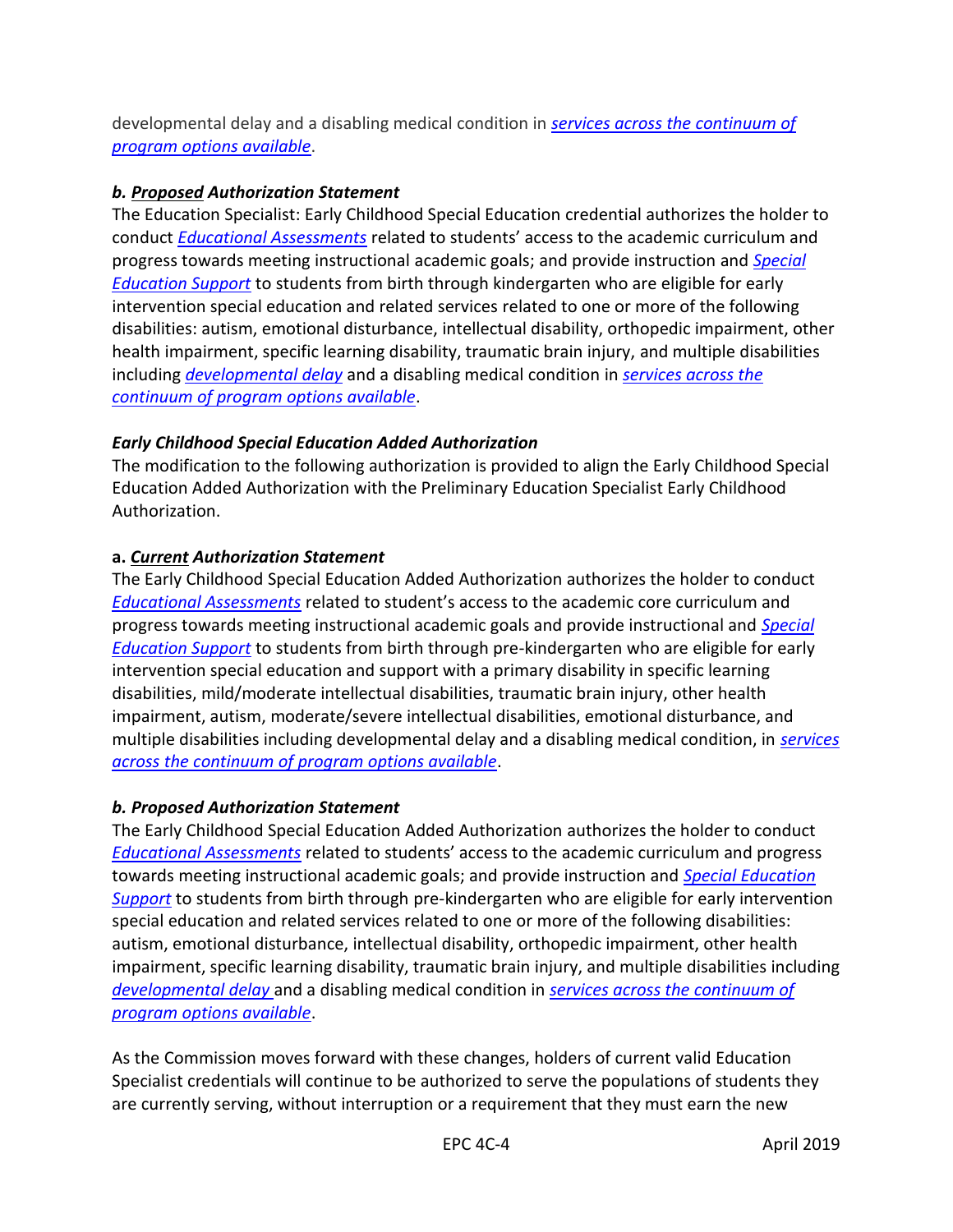credential. Holders of these existing credentials who would like to earn equivalency to the new Education Specialist credentials will have the opportunity to do so through the development of bridge authorizations that are still to be developed. Education Specialist candidates who enter preparation programs beginning in 2021 for the 2021-22 year will be required to meet the requirements for the new credentials.

# **Staff Recommendations for Potential Action by the Commission**

 Staff is bringing forward for Commission consideration and potential action the following recommendations:

- 1. That the Commission adopt the proposed authorization statements for the Mild to Moderate Support Needs, the Extensive Support Needs, the Early Childhood Special Education Credential, and the Early Childhood Special Education Added Authorization.
- 2. That the Commission direct staff to begin the regulatory process to remove the Physical and Health Impairments credential once these programs have sunset in accordance with the newly adopted credential structure. Preliminary Language Academic and Development credential and the Preliminary
- 3. That the Commission direct staff to begin the regulatory process to add the adopted authorization statements to the Title 5 regulations and remove the prior authorization statements.

## **Next Steps**

 If the Commission takes action to adopt the proposal authorization statements for the four credentials listed above and to direct staff to begin the regulatory process. Staff will begin the regulatory process to implement the revised authorizations for teachers who will be prepared for these credentials and added authorization in the future. As part of the regulatory process, specific dates will be identified when candidates completing an Education Specialist teacher preparation program will earn the revised Education Specialist credential and authorization, consistent with the program transition and implementation timeline presented below.

## *Transition of Currently Approved Programs*

 As part of the next steps process, staff will also develop and distribute an implementation timeline for the teacher preparation programs. Historically, programs have been given two years to review and update their current programs when the Commission adopts new program standards. Staff suggests that if the Commission adopts the proposed authorization statements at its April 2019 meeting, Education Specialist preparation programs be given until July 1, 2021 to modify their programs. A transition plan will be required from each approved teacher preparation program in 2020 to ensure that all programs are in the process of carefully considering any modifications and to provide the Commission with information about where to best focus technical assistance for the field during the transition process. It is expected that all currently-approved Education Specialist credential programs will begin full implementation of the new standards and TPEs beginning in summer/fall 2021.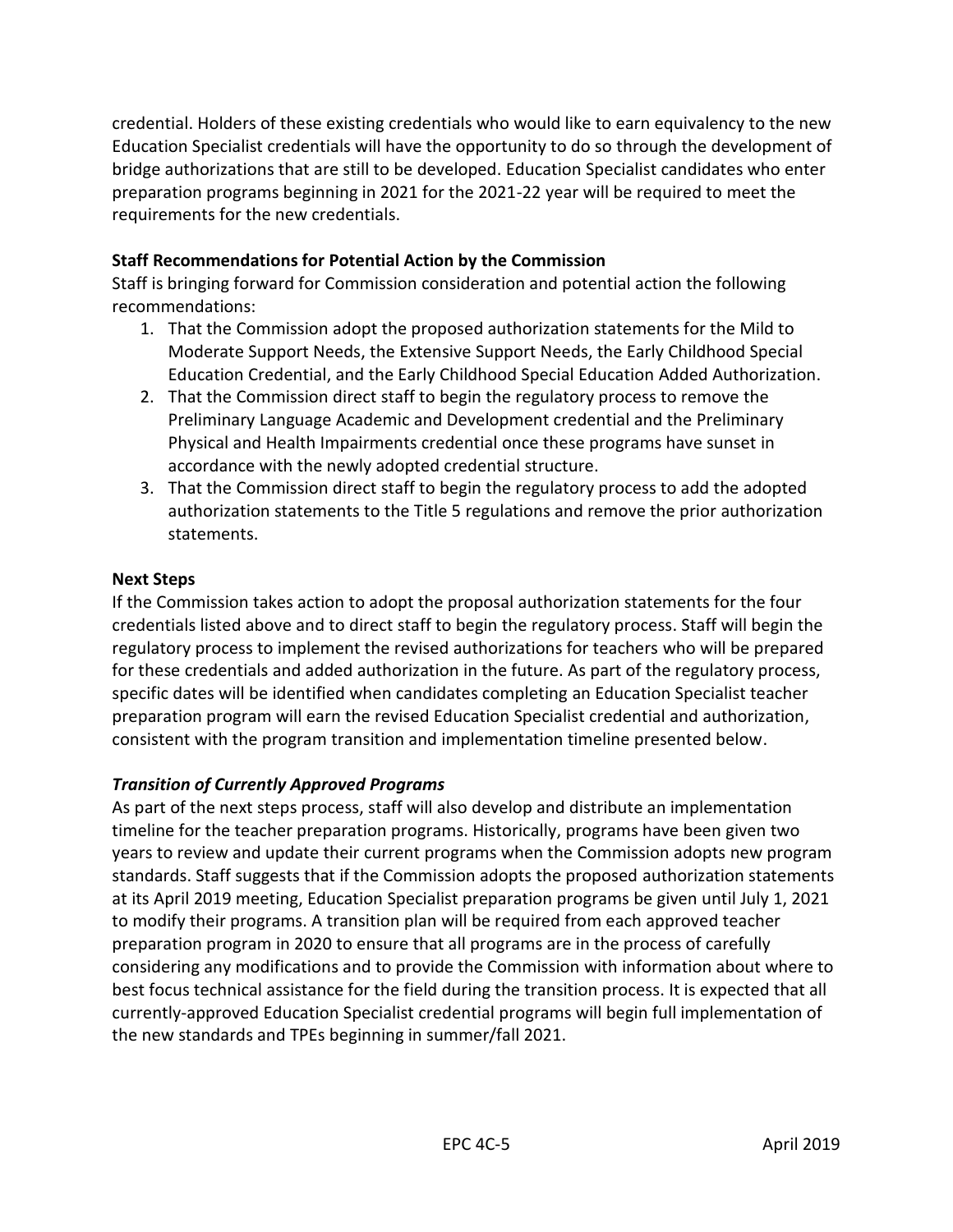#### *New Education Specialist Preparation Programs*

 When an approved program sponsor would like to begin offering a new educator preparation program, that sponsor must develop an initial program proposal showing how the proposed program will meet the adopted standards. For the academic year 2018-19, the current Education Specialist standards are being used for initial program review purposes. Beginning in fall 2019, staff will work with each program sponsor wanting to offer a new Education Specialist credential program to determine which standards the program should respond to for purposes of program approval.

 If the sponsor wants to start offering the new program during the 2020-21 academic year, it would be appropriate for the sponsor to respond to the new program standards to avoid having to transition from the prior standards to the new standards as soon as the program begins. If, however, the program sponsor would like to begin the program sooner, then writing to the current standards may be the better option.